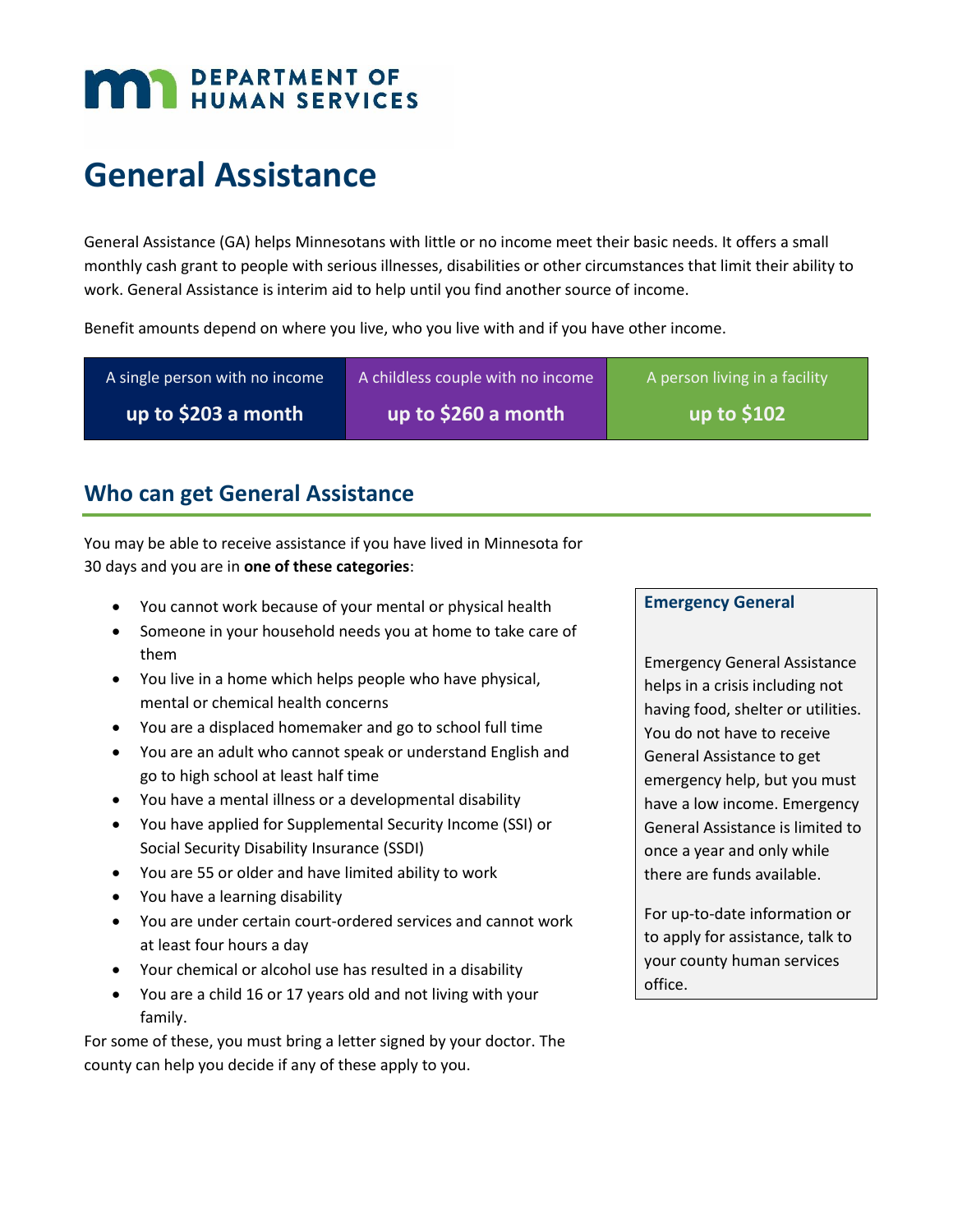#### **How much money can you make?**

If you are single, do not live with a parent and do not live in a facility, your income must be less than \$203 a month to qualify for assistance. This limit is higher if you live with your spouse or if you earn income from working.

#### **What can you own?**

To receive assistance, the total value of your property and cash must be less than \$10,000. We count only cash, bank accounts, stocks and bonds you can access without financial penalty, and some vehicles. We do not count one vehicle for each person over the age of 16 in your household.

#### **What does "interim aid" mean?**

If you could receive money from another program like Social Security, worker's compensation or private insurance benefits, you must apply for those benefits.

If you are eligible, you will have to pay back the assistance you received while you were waiting to receive other benefits.

Most people who receive General Assistance also apply for Supplemental Security Income (SSI). If you're eligible for this, the Social Security Administration will take the amount of General Assistance you received from your Supplemental Security Income back payment. The state uses this money to help more people meet their basic needs and provides free help to apply for benefits.

For more information, visit www.db101.org or contact the Social Security Administration.

#### **What other programs are available to people who get General Assistance?**

#### **Medical Care**

If you get receive General Assistance, you may be eligible for Medical Assistance (MA), which pays for doctors, hospitals, medicine and other medical care.

#### **Supplemental Nutrition Assistance Program (SNAP)**

If you receive General Assistance, you could also be eligible for the Supplemental Nutrition Assistance Program (formerly Food Support or Food Stamps) to help buy food. You may apply for food assistance on the same application you use for General Assistance or online.

#### **Social Services**

Your county can help with case management, homemaking, child care, family planning and contacting other agencies.

## **How to apply**

You can apply by mail, phone, in person or online. To apply you must:

- Ask the county for an application or apply online at [www.applymn.dhs.mn.gov](http://www.applymn.dhs.mn.gov/)
- Fill out the forms and return them right away
- Meet with a county worker in person or over the phone, and give information about yourself
- Bring proof of the information the county asks for.

#### **If you have questions**

For questions about General Assistance or Emergency General Assistance, contact your local county human services agency.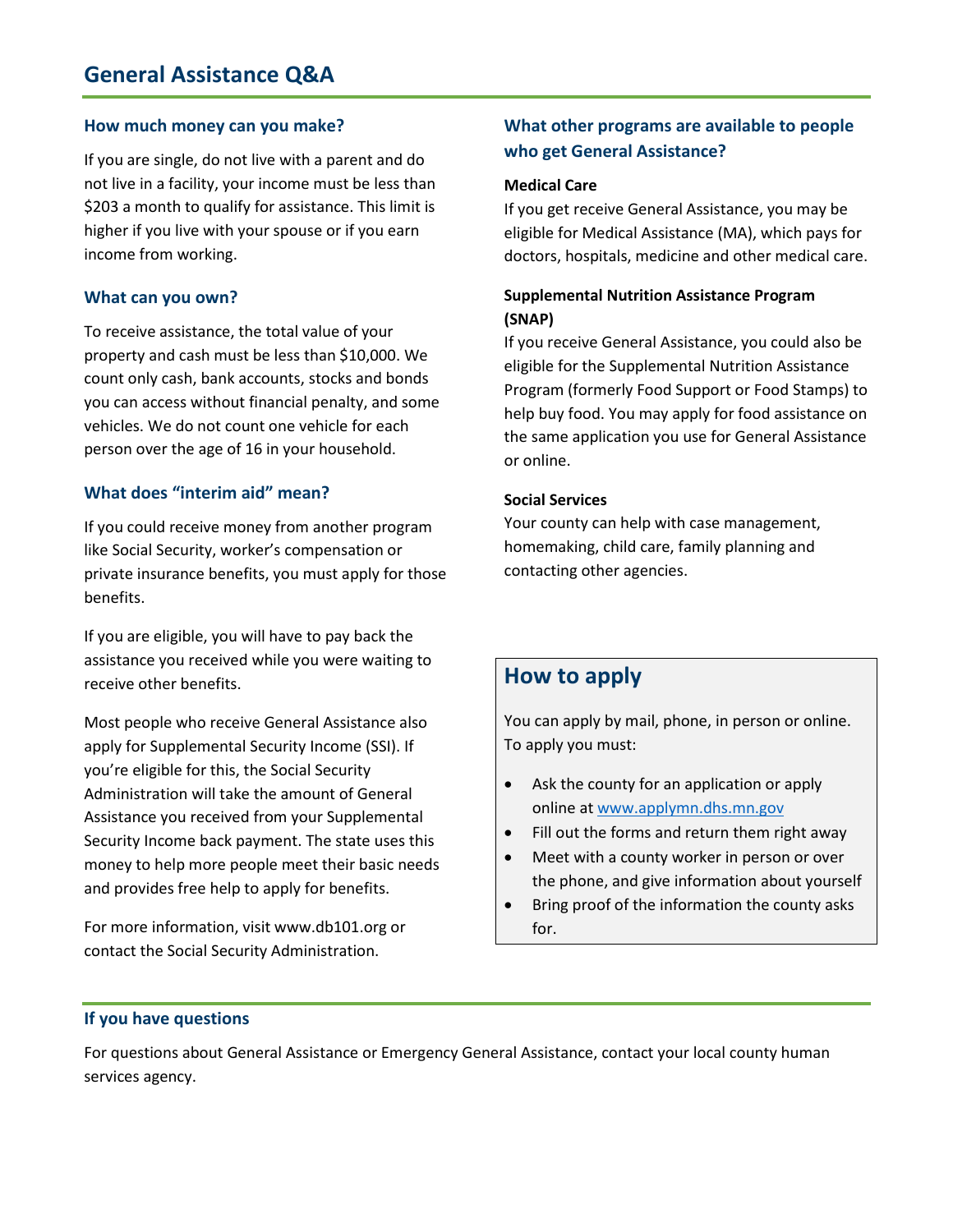# **More about the application process**

Assistance will only be paid from the date you give the county a signed application or apply online. When you meet with the county worker, ask any questions you have about the forms or program. The county cannot decide your eligibility until you turn in your forms.

You will need to verify the following:

- Social Security number
- Residence (where you live)
- Driver's license or other identification
- Immigration status, if you are not a United States citizen
- Check stubs and proof of other income
- A letter from your doctor if you cannot work
- Stocks, bonds, savings certificates, bank statements or trust fund papers
- Farm or self-employment records
- Tax records
- Title cards and loan papers for any vehicles you own.

The county will decide within 30 days if you can receive assistance. They will send you a letter to inform you of what they decide. If you cannot receive assistance, you may apply again at any time.

#### **Your right to privacy**

Most of the time, the facts asked for by the human services office are called private. This means that you can see facts about yourself, but they are not open to the public. Certain other government agencies may see them too. You have the right to question what you think is wrong in your file.

For more information about data privacy, ask your county worker or write the Minnesota Department of Human Services.

#### **How to appeal**

If you do not agree with the action the county takes on your application, tell your worker. Ask the worker to explain the reasons for the action.

You can see the policy manuals, rules or laws that give the reasons for the action. If you still do not agree, you may appeal. Your county worker will help you ask for an appeal hearing or contact:

#### **Minnesota Department of Human Services Appeals Office**

P.O. Box 64941 St. Paul, MN 55164-0941 Metro: 651-431-3600 (Voice) Outstate: 800-657-3510 TTY: 800-627-3529 Fax: 651-431-7523

You should bring any facts to the hearing that will help you explain why you do not agree. You may bring a friend or a lawyer. If you want a lawyer, ask your worker for information about free legal services. You may bring people to the hearing to give information about the facts. After you and the county have talked about your case, the human services judge will decide the case. You will receive a decision in the mail. If you are still not satisfied, you have 30 days to appeal to the state district court.

#### **Your right to file a complaint**

If you feel the county or the Minnesota Department of Human Services treated you differently in the handling of your public assistance application or benefits because of race, color, national origin, political beliefs, religion, creed, sex, sexual orientation, public assistance status, age or disability, including physical access to government buildings, you may file a complaint with your county agency or any of the following agencies.

#### **Minnesota Department of Human Services Equal Opportunity and Access**

P.O. Box 64997 St. Paul, MN 55164-0997 651-431-3040 (Voice) 866-786-3945 (TTY) **Minnesota Department of Human Rights** Freeman Building 625 Robert Street North St. Paul, MN 55155 800-657-3704 or 651-296-1283 (TTY)